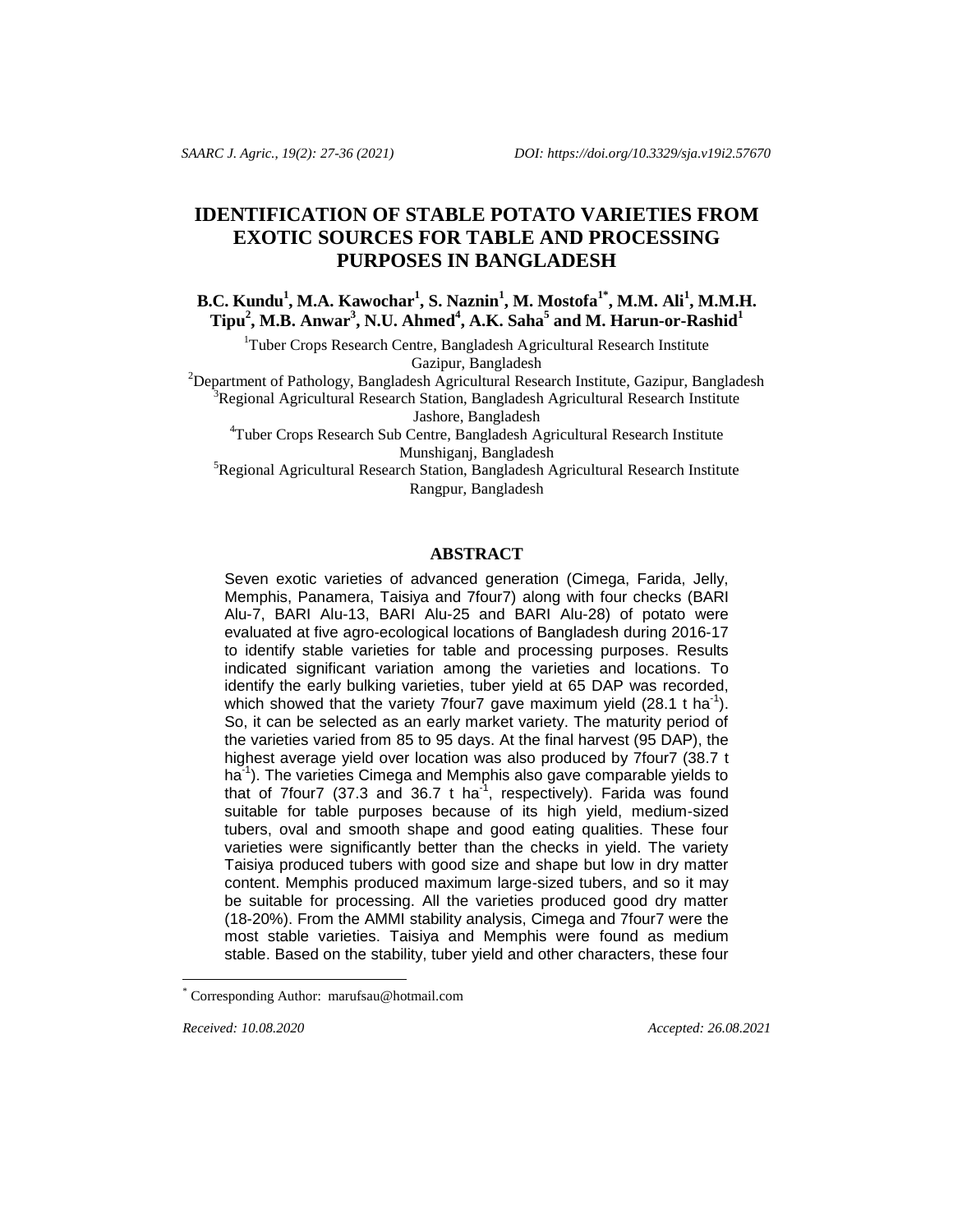varieties may be selected for further studies in the RYT before release as specific purpose varieties.

**Keywords:** Exotic varieties, AMMI stability analysis, *Solanum tuberosum*, Tuber yield.

# **INTRODUCTION**

Potato is a very promising food crop in Bangladesh. It produces maximum fresh as well as dry matter per unit area and time compared to any other food crop (Singh, 2008). For the last few years, Bangladesh has been producing more than ten million tons of potatoes per year (BBS, 2017; BBS, 2018). This high production sometimes produces a glut in the market, resulting in a price fall. As a result, farmers and traders face significant losses. So, this problem must be solved to encourage the farmers to grow more potatoes because this crop can be grown in a very short time with less energy, can be harvested and processed very easily, can provide more energy and nutrition than any other crop (Rashid and Hoque, 2009). The most important solutions for this problem are: i) to improve the quality of the produce so that our potatoes are easily accepted by the consumers of other countries, ii) to increase the size and dry matter of our potatoes so that those can be used in the processing industries, and iii) to motivate the mass people to eat more potatoes as a staple food and as a vegetable (Kundu and Kabir, 2012). Whatever may be the purpose, stable varieties with higher yield and good tuber qualities for export, processing and home use are imminent.

Potato is grown in different elevations such as mid altitudes to very high mountain tops and different environments such as humid to dry areas. So, the improvement in productivity will require the development of potato varieties best adapted to a wide range of environments (Tessema et al., 2020). Potato variety development using selection and hybridization is a common practice in most potato growing countries of the world (Kundu et al., 2020). Introduction and selection of exotic varieties have been the most common method of variety identification under Bangladesh conditions within a short period (Rashid et al., 1987; Kundu et al., 2013; Kundu et al., 2020). Usually, four to six generations of selection are needed before the release of a variety to see its rate of degeneration, yield stability, disease susceptibility and post-harvest qualities. The present-day investigations also include the qualitative studies related to export and processing like a bigger size, good shape, high dry matter and low reducing sugar content of the tubers. The objective of this study was to identify stable varieties for table and processing purposes.

## **MATERIALS AND METHODS**

Seven exotic varieties like Cimega, Farida, Jelly, Memphis, Panamera, Taisiya and 7four7, along with four standard varieties viz. BARI Alu-7 (Diamant), BARI Alu-13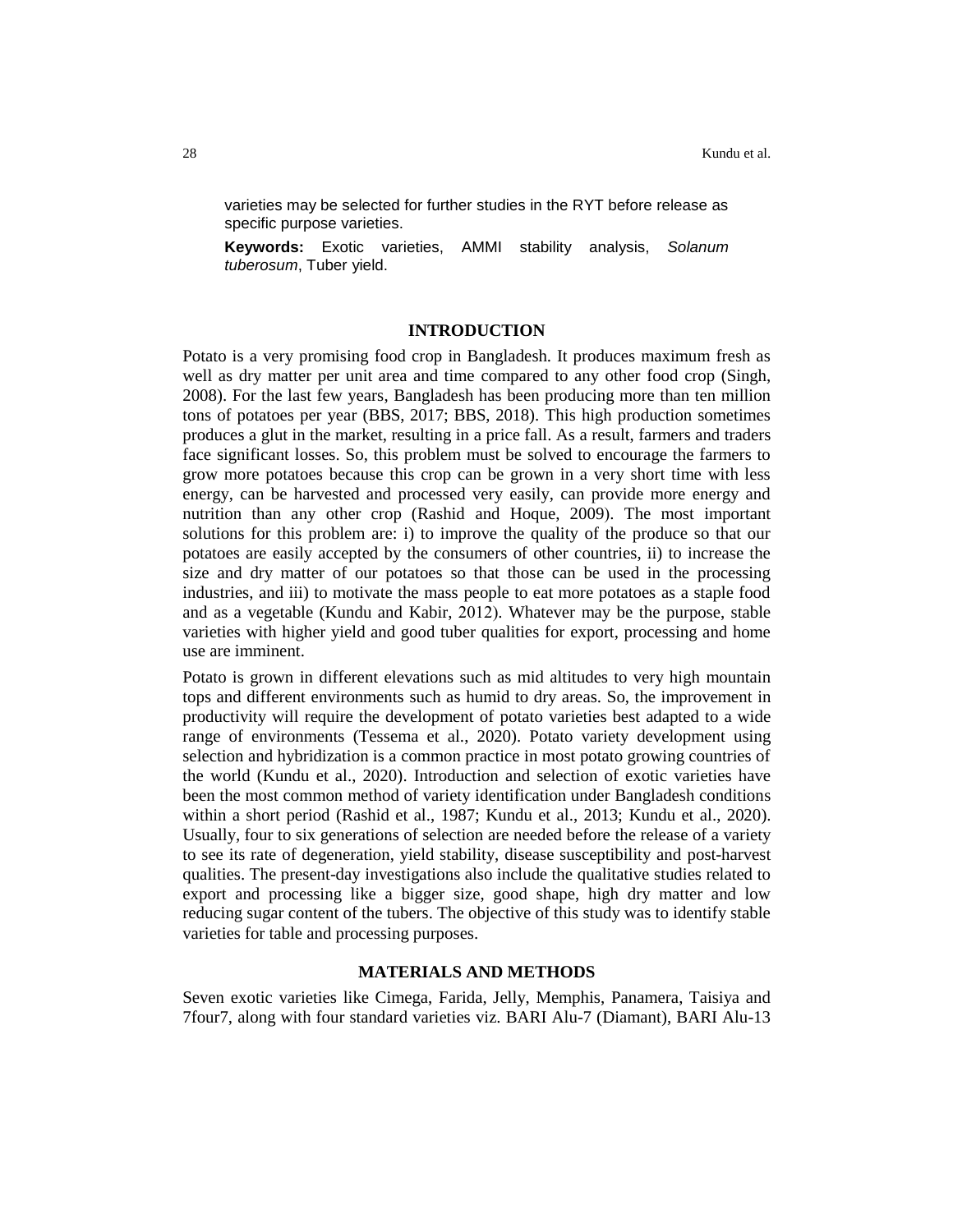(Granola), BARI Alu-25 (Asterix) and BARI Alu-28 (Lady Rosetta) as checks were evaluated at five locations across the country (Munshiganj, Bogra, Jashore, Jamalpur and Debiganj) during 2016-17 in RCB (Randomized Complete Block) design with three replications. These materials were evaluated and selected in PYT (Preliminary Yield Trial) and SYT (Secondary Yield Trial) in the earlier generations (TCRC, 2015; TCRC, 2016). Whole tubers of 30-35 mm size (Debiganj source) were planted in 3 m  $\times$  3 m plots following 60 cm  $\times$  25 cm spacing. Planting was done on November 20-25, 2016. Fertilizers were applied @ 325-220-250-120 kg/ha of Urea, TSP, MOP and Gypsum, respectively. Necessary intercultural operations were done as per TCRC's recommendation (Mondal et al., 2011). Haulm killing was done at 65 and 95 DAP. Harvesting was done after 10 days of haulm killing. Data were recorded on plant height, number of stems/hill, days to maturity, number of tubers/hill, the weight of tubers/hill, tuber yield/plot, dry matter content of tubers, and tuber grading by number and weight. Plant height, number of stems/hill, number of tubers/hill and the weight of tubers/hill were measured as the mean of randomly selected 10 plants. Data was analyzed statistically and means were separated by using DMRT. Stability analysis was done following AMMI model as described in Zobel et al. (1988).

#### **RESULTS AND DISCUSSION**

The average performances of the varieties over the locations are presented in Table 1. Varieties differed significantly for all the traits. Plant height is an important foliage character for potatoes. Too tall plants are not desirable for potatoes. Plants usually fall down after a certain height and create an overlapping of the leaves inducing shading and microclimate, while too short plants minimize the photosynthetic area of the plant resulting in poor yield. So, 50 to 70 cm height is expected. In this study, the average plant height varied from 56.5 to 75.7 cm. The tallest plants were produced by the variety Panamera. The shortest plants (56.5 cm) were found in the variety 7four7 (Table 1).

The number of stems per plant is a desirable character for a potato variety. Maximum number of stems per plant is required for early soil coverage. Higher stem number is desirable for a higher number of tubers per plant, while the minimum number of stems is associated with the lower number of tubers per plant. A lower number induces a bigger size, which is desirable for industrial uses but undesirable for table purposes (NIVAA, 2009). The average number of stems/hill varied from 3.69 (Memphis) to 6.61 (Diamant) (Table 1).

The 65DAP output of a variety is desirable in some cases. Some farmers in the northern districts go for early planting and 60-65 day harvesting for early tuber supply in the market when the sale price of the newly harvested tubers is very high. Due to early harvesting, farmers can go for the second winter crop. The highest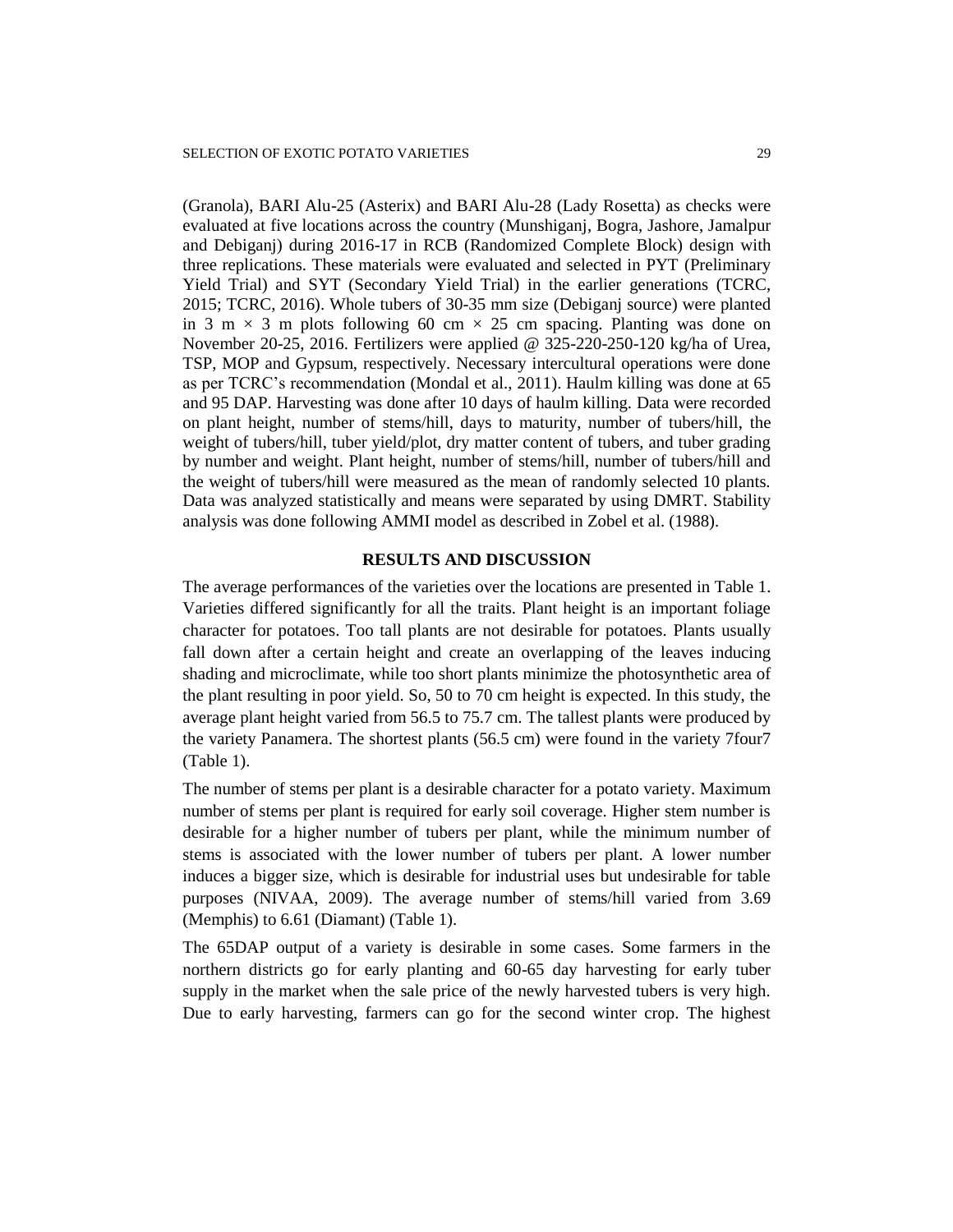average yield at 65 DAP was given by the variety 7four  $7(28.1 \text{ t} \text{ ha}^{-1})$ , closely followed by Farida  $(26.3 \text{ t} \text{ ha}^{-1})$ , Cimega and Panamera (Table 1). When location yield was considered, the highest yield was found  $(40.6 \text{ t} \text{ ha}^{-1})$  in Farida at Debiganj, but the variety 7four7 gave the highest yield in all the locations except at Munshiganj (Table 2). So, 7four7 variety may be selected for commercial cultivation as an early variety. When the location average yield was considered, Bogura gave the highest yield, closely followed by Debiganj; the other three locations gave very low yield. So, it can be assumed that the northern stations are better suited for early market tuber production. Varieties Farida and 7four7 are the two best varieties for early tuber production, especially in the northern region of the country. The maturity period did not vary much (Table 1). On average, all the varieties matured within 95 days. When the individual location was considered, Cimega, Memphis and 7four7 were somewhat late maturing.

The number of tubers per hill and the weight of tubers per hill, respectively indicate the tuber size and yield potentiality of a potato variety. For processing qualities, we need minimum number of tubers per plant but higher yield. On the contrary, we need more medium-sized tubers with high potentiality for table purposes. In that case, the variety Memphis produced larger tubers and high yield (Table 1). So, Memphis variety should be explored for processing purposes. Varieties 7four7, Cimega, Farida and Panamers should be tried further for table potatoes.

Tuber yield at maturity varied from 30.0 to 38.7 t ha<sup>-1</sup> in imported varieties, while the check varieties produced 24.8 to 27.5 t ha<sup>-1</sup> (Table 1). All the imported varieties are good considering yield, but for commercial feasibilities, these varieties should be further checked for other qualities like pest resistance, degeneration rate, and preservation and post-harvest losses. When location-wise yield was considered (Table 3), Farida topped the list yielding  $57.4$  t ha<sup>-1</sup> at Debiganj, followed by 7four7, Cimega and Memphis at the same station. These varieties also performed better in yield at most of the stations. The mean yields of these varieties were also significantly higher than the checks (Table 3). When the station averages were considered, Debiganj was the best, followed by Munshiganj and Bogura. The performances at Jamalpur were very poor, and that of Jashore was medium. Usually, Jamalpur yields are better than those of the other stations, but this year, all the varieties, including checks, performed very poorly at this station. It might be due to some stress conditions, either from the fertilizer or water or from any other management problem (Handayani et al., 2019).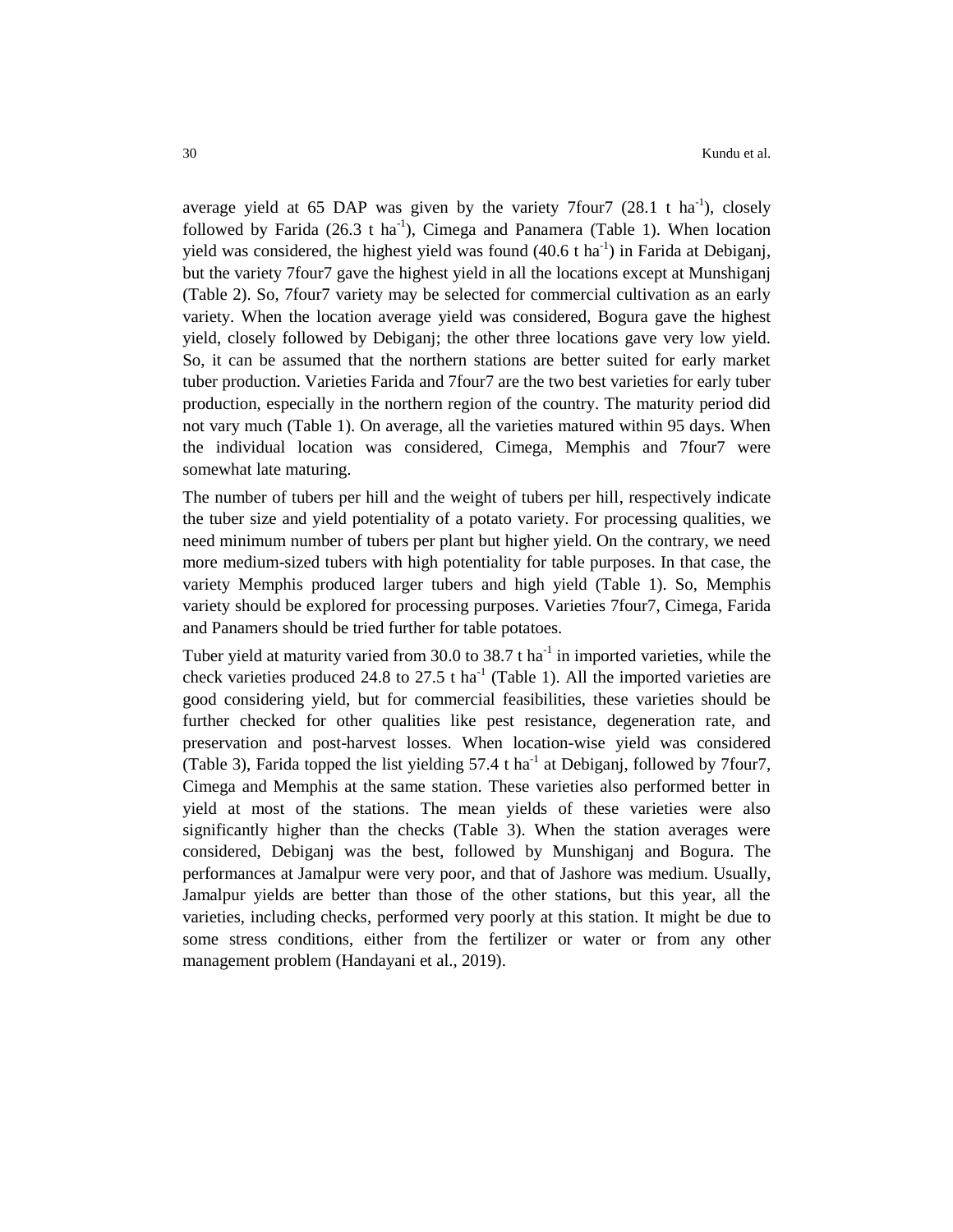| Variety                            | PH                | <b>NSH</b>        | TY65              | <b>DTM</b> | TNH              | TWH               | TY95              | DM                |
|------------------------------------|-------------------|-------------------|-------------------|------------|------------------|-------------------|-------------------|-------------------|
| Cimega                             | $62.2 \text{ cd}$ | 4.1 cd            | $25.3$ ab         | 93.6 a     | 8.6 bc           | 0.6a              | 37.3 a            | 18.9 <sub>b</sub> |
| Farida                             | 62.8 cd           | 4.4 c             | $26.3$ ab         | 90.8 ab    | 8.4 bc           | $0.5$ ab          | 33.1 <sub>b</sub> | 19.0 <sub>b</sub> |
| Jelly                              | 69.9 b            | 5.2 b             | 18.7 d            | 91.9 a     | $7.2 \text{ cd}$ | $0.5$ ab          | 29.9c             | 19.3 <sub>b</sub> |
| <b>Memphis</b>                     | 68.6 b            | 3.7d              | 23.6 <sub>b</sub> | 95.3 a     | 6.8d             | 0.6a              | 36.7 ab           | 19.2 <sub>b</sub> |
| Panamrra                           | 75.7 a            | 4.3c              | $25.2$ ab         | 92.8 a     | 9.1 ab           | 0.5a              | 33.6 <sub>b</sub> | 19.1 <sub>b</sub> |
| Taisiya                            | 63.5 c            | 4.7 bc            | 21.9c             | 91.9 a     | 10.7a            | $0.5$ ab          | 32.7 bc           | 16.8c             |
| 7four7                             | 56.5 d            | 4.2c              | 28.1 a            | 94.1 a     | 9.6 ab           | 0.6a              | 38.7 a            | 18.6 <sub>b</sub> |
| <b>BARI Alu-7</b><br>(Diamant)     | 66.2 bc           | 6.6 a             | 17.7 d            | 91.1 a     | $9.1$ ab         | 0.4 <sub>bc</sub> | 27.5 cd           | 19.8 <sub>b</sub> |
| <b>BARI Alu-13</b><br>(Granola)    | 57.7 d            | 4.7 <sub>bc</sub> | 17.1d             | 84.1 b     | 8.4 bc           | 0.4c              | 24.8 e            | 18.3 <sub>b</sub> |
| <b>BARI Alu-25</b><br>(Asterix)    | 65.6 c            | 5.4 b             | 17.4d             | 91.5 a     | 9.9ab            | 0.4 <sub>bc</sub> | $27.2 \text{ cd}$ | 19.8 <sub>b</sub> |
| <b>BARI Alu-28</b><br>(L. Rosetta) | 60.4 cd           | 4.9 <sub>bc</sub> | 17.6d             | 84.6 b     | 7.7 cd           | 0.4 <sub>bc</sub> | $26.3$ de         | 21.2a             |
| $CV\%$                             | 8.7               | 9.9               | 9.3               | 8.4        | 13.1             | 9.1               | 9.4               | 3.8               |

Table 1. Mean performances of the exotic potato varieties in AYT (average of five locations) 2016-17

PH - Plant height at 60 DAP (cm), NSH - Number of stems hill<sup>-1</sup>, TY65 - Tuber yield at 65 DAP (t ha<sup>-1</sup>), DTM - Days to tuber maturity, TNH - Tuber number hill<sup>-1</sup>, TWH - Tuber weight hill<sup>-1</sup> (kg), TY95 -Tuber yield at 95 DAP (t ha<sup>-1</sup>), DM - Dry matter  $(\%)$ 

Table 2. Marketable yield (t ha<sup>-1</sup>) of exotic varieties at 65 DAP as influenced by different environments 2016-17

| Genotypes                | Bogra     | Debiganj           | Jamalpur           | Munshiganj        | Jashore            | Mean              |
|--------------------------|-----------|--------------------|--------------------|-------------------|--------------------|-------------------|
| Cimega                   | 34.8 abc  | 34.5 a             | 10.5c              | $18.5$ ab         | $21.5$ ab          | $23.3$ ab         |
| Farida                   | 38.6 ab   | 40.6 a             | 9.7c               | $16.2$ abc        | $22.2$ ab          | $24.3$ ab         |
| Jelly                    | 30.6 cd   | 24.2 cd            | 7.7c               | $12.0 \text{ cd}$ | 20.0 <sub>bc</sub> | 18.7 d            |
| Memphis                  | 38.3 ab   | $29.2$ bc          | 12.2 <sub>bc</sub> | $14.6$ a-d        | 17.6 bcd           | 23.6 <sub>b</sub> |
| Panamera                 | 30.0a     | 31.9 b             | $16.2$ ab          | $12.8 \text{ cd}$ | $22.8$ ab          | $22.2$ bc         |
| Taisiya                  | 34.3 bc   | 28.4 bc            | 9.8c               | $15.2$ a-d        | $17.2$ bcd         | 21.9c             |
| 7four7                   | $39.3$ ab | 39.6 a             | 19.8 a             | $13.6$ bcd        | 25.6a              | 28.1 a            |
| BARI Alu-7 (Diamant)     | 25.3d     | $24.0 \text{ cd}$  | 8.3 c              | 13.1 bcd          | $23.1$ ab          | 21.7 c            |
| BARI Alu-13 (Granola)    | 28.0 d    | 22.9d              | 9.9c               | 10.6d             | 15.6d              | 17.1d             |
| BARI Alu-25 (Asterix)    | 29.8 cd   | 20.0 <sub>d</sub>  | 9.5c               | 10.2 <sub>d</sub> | 15.2d              | 17.4d             |
| BARI Alu-28 (L. Rosetta) | 17.5e     | 29.2 <sub>bc</sub> | 7.8 c              | 20.0a             | $18.0 \text{ cd}$  | 17.6d             |
| $CV\%$                   |           |                    |                    | 9.3               |                    |                   |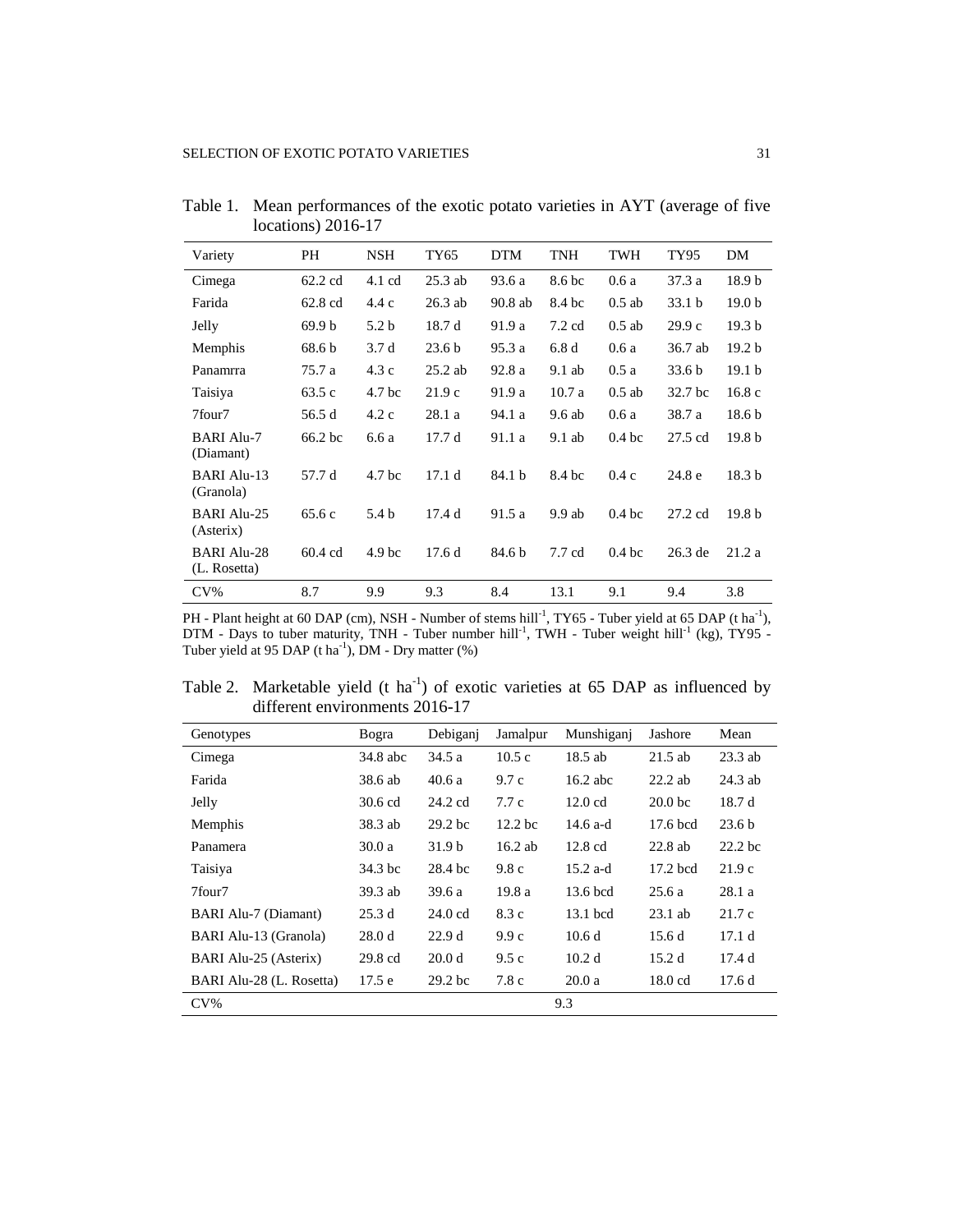| Variety/location            | Bogra      | Debiganj | Jamalpur           | Jashore            | Munshiganj        | Mean      |
|-----------------------------|------------|----------|--------------------|--------------------|-------------------|-----------|
| Cimega                      | 41.4 abc   | 53.6 ab  | 12.4 <sub>bc</sub> | 34.6 a             | 44.6 a            | 37.3 a    |
| Farida                      | $25.5$ fg  | 57.4 a   | $14.8$ abc         | 24.5 <sub>bc</sub> | 43.1a             | 33.1 b    |
| Jelly                       | 33.9 cde   | 41.7c    | 10.9 <sub>bc</sub> | 21.1c              | 42.1a             | 29.9c     |
| Memphis                     | 46.7 a     | 53.1 ab  | 18.7 ab            | 22.5 <sub>bc</sub> | 42.3a             | 36.7 ab   |
| Panamrra                    | $42.1$ ab  | 42.9c    | 15.3 abc           | 24.9 bc            | 42.5a             | 33.6 b    |
| Taisiya                     | 37.9 bcd   | 48.2 bc  | 12.7 <sub>bc</sub> | 21.6c              | 43.1 a            | 32.7 bc   |
| 7four7                      | $43.9$ ab  | 54.9 ab  | 22.0a              | $30.1$ ab          | 42.5a             | 38.7 a    |
| <b>BARI Alu-7 (Diamant)</b> | $32.2$ def | 26.9d    | 13.2 bc            | $27.1$ abc         | 38.2 ab           | 27.5 cd   |
| BARI Alu-13 (Granola)       | 17.9 g     | 42.3c    | 10.3c              | $22.4$ bc          | 30.9 <sub>b</sub> | 24.8 e    |
| BARI Alu-25 (Asterix)       | $29.3$ ef  | 32.3d    | $11.1$ bc          | 23.8 <sub>bc</sub> | 39.7 a            | 27.2 cd   |
| BARI Alu-28 (L.<br>Rosetta) | $30.3$ def | 31.6 d   | 10.2c              | 21.7 c             | 37.8 ab           | $26.3$ de |
| $CV\%$                      |            |          |                    | 9.4                |                   |           |
|                             |            |          |                    |                    |                   |           |

Table 3. Tuber yield (t ha<sup>-1</sup>) at 95 DAP of the genotypes as influenced by different environments 2016-17

Station average grades of tubers by weight and number are presented in Table 4. Variety Memphis produced the maximum larger-sized tubers. Cimega and 7four7 also produced larger-sized tubers at higher proportion. The check varieties BARI Alu-7, BARI Alu-28, BARI Alu-13 and Taisiya produced more small-sized tubers. Farida and Jelly produced maximum, medium-sized tubers.

| Variety                     | Tuber Grading by Number |               |             |      |                        | Tuber Grading by Weight |                 |      |      |                        |
|-----------------------------|-------------------------|---------------|-------------|------|------------------------|-------------------------|-----------------|------|------|------------------------|
|                             | <15<br>mm               | $15-28$<br>mm | 28-40<br>mm | mm   | $40-55 > 55$ mm $< 15$ | mm                      | $15 - 28$<br>mm | mm   | mm   | $28-40$ 40-55 $>55$ mm |
| Cimega                      | 7.7                     | 17.1          | 34.1        | 36.2 | 5.0                    | 0.7                     | 5.2             | 30.3 | 47.9 | 16.0                   |
| Farida                      | 6.8                     | 16.1          | 36.3        | 37.5 | 3.4                    | 1.2                     | 5.2             | 33.9 | 47.2 | 12.5                   |
| Jelly                       | 6.8                     | 14.1          | 37.0        | 37.7 | 4.3                    | 1.3                     | 4.9             | 32.0 | 51.7 | 10.1                   |
| Memphis                     | 4.3                     | 17.0          | 34.9        | 36.3 | 7.5                    | 0.4                     | 6.8             | 28.4 | 46.2 | 18.1                   |
| Panamrra                    | 6.8                     | 19.3          | 38.7        | 31.9 | 3.3                    | 0.7                     | 7.7             | 35.9 | 45.8 | 9.9                    |
| Taisiya                     | 6.6                     | 20.5          | 37.8        | 33.8 | 1.4                    | 1.2                     | 10.3            | 35.4 | 49.1 | 3.9                    |
| 7four7                      | 7.8                     | 18.2          | 40.9        | 28.5 | 4.6                    | 0.7                     | 5.5             | 31.5 | 45.1 | 17.3                   |
| BARI Alu-7 (Diamant)        | 11.7                    | 23.2          | 36.8        | 26.4 | 1.9                    | 1.4                     | 10.8            | 36.8 | 44.1 | 6.9                    |
| BARI Alu-13 (Granola) 7.5   |                         | 18.8          | 40.1        | 31.3 | 2.2                    | 1.1                     | 7.2             | 36.2 | 47.8 | 7.6                    |
| BARI Alu-25 (Asterix) 5.4   |                         | 22.5          | 44.7        | 26.6 | 0.9                    | 2.8                     | 11.3            | 42.4 | 40.9 | 2.5                    |
| BARI Alu-28 (L.<br>Rosetta) | 6.3                     | 21.1          | 35.0        | 33.5 | 4.1                    | 1.0                     | 13.1            | 33.3 | 48.7 | 3.9                    |

Table 4. Average grading of tubers by number and weight (%)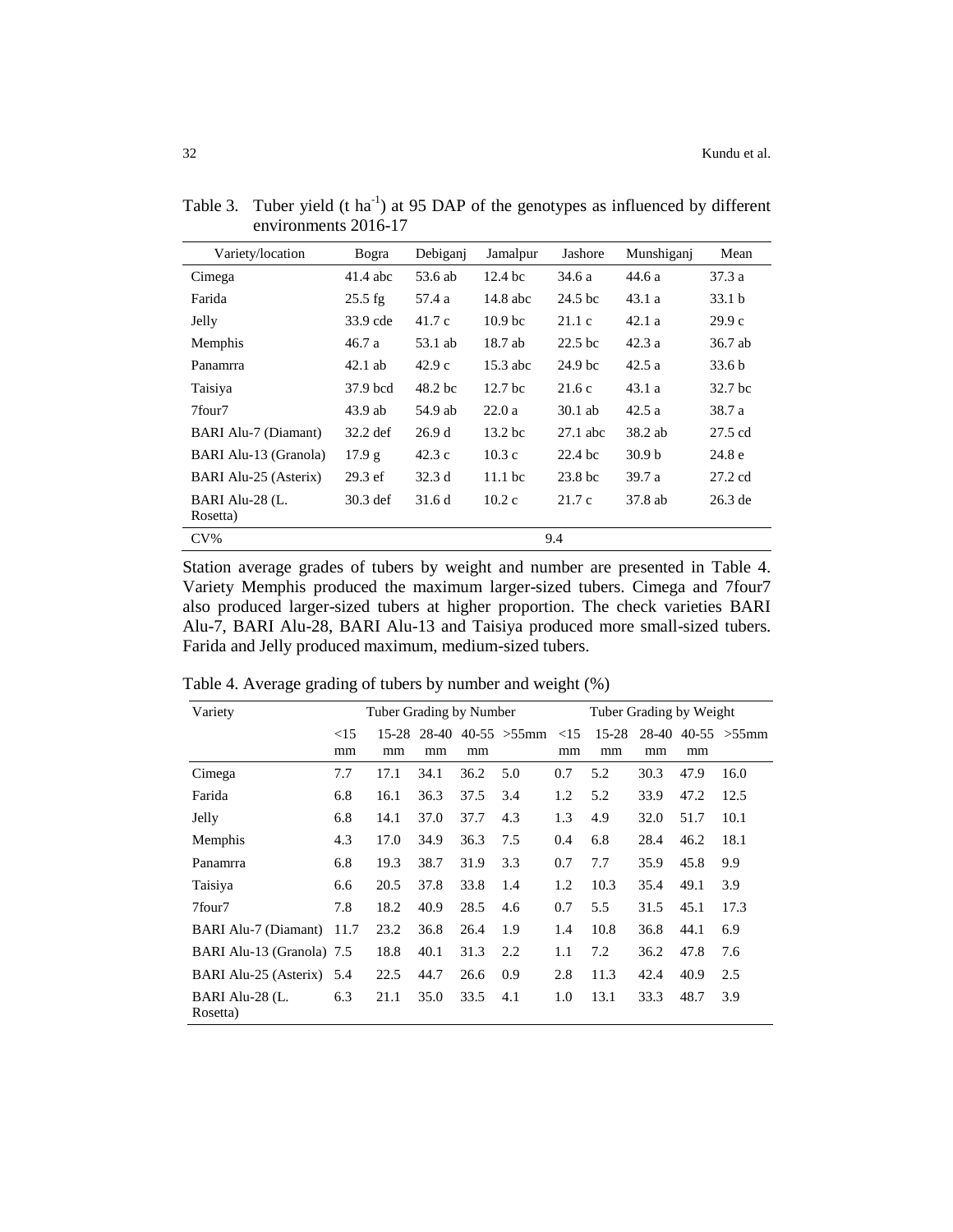Dry matter content of the produced tubers is an important character of a variety because it is positively related to the processing quality of the tuber (Leonel et al., 2017). It is also related to the keeping quality of a tuber. Table 5 shows the estimated dry matter content of the tubers. Variation from variety to variety is highly significant. But all the varieties did not behave similar from station to station, which might be due to the sampling error or discrepancies in the methods of estimation. The known high dry matter containing variety BARI Alu 28 produced the highest dry matter at all the stations, the average being 21.2%, while Taisiya produced the lowest (16.8%). All other varieties including checks were medium in dry matter production. Similar results were found in previous studies (TCRC, 2015; TCRC, 2016).

Table 5. Dry matter (%) of the genotypes as influenced by different environments 2016-17

| Variety                        | <b>Bogura</b>     | Debiganj           | Jamalpur           | Jashore            | Munshiganj         | Mean              |
|--------------------------------|-------------------|--------------------|--------------------|--------------------|--------------------|-------------------|
| Cimega                         | 18.1 ab           | $18.9 \text{ cd}$  | 18.9 cd            | $20.3$ bc          | 18.3c              | 18.9 b            |
| Farida                         | 18.5 ab           | $20.3$ abc         | $20.3$ abc         | 18.1 de            | 19.2 <sub>bc</sub> | 19.0 <sub>b</sub> |
| Jelly                          | 18.1 ab           | 20.1 <sub>bc</sub> | $20.1$ bc          | 20.5 <sub>bc</sub> | 18.5c              | 19.3 <sub>b</sub> |
| Memphis                        | 16.8 <sub>b</sub> | $21.6$ ab          | $21.6$ ab          | $19.5 \text{ cd}$  | 18.7c              | 19.2 <sub>b</sub> |
| Panamrra                       | 18.7 ab           | 20.2 <sub>bc</sub> | 20.2 <sub>bc</sub> | 18.7 cde           | 18.7c              | 19.1 <sub>b</sub> |
| Taisiya                        | 17.3 <sub>b</sub> | 14.9 <sub>e</sub>  | 14.9 e             | 15.8f              | 19.4 <sub>bc</sub> | 16.8c             |
| 7four7                         | 17.6 <sub>b</sub> | 19.0c              | 19.1c              | 18.6 cde           | 19.2 <sub>bc</sub> | 18.6 <sub>b</sub> |
| <b>BARI Alu-7</b><br>(Diamant) | 19.7 a            | 19.2c              | 19.2c              | 21.71              | 18.7c              | 19.8 b            |
| BARI Alu-13<br>(Granola)       | 17.8 <sub>b</sub> | 17.1d              | 17.1d              | $17.4 \text{ ef}$  | $20.8$ ab          | 18.3 <sub>b</sub> |
| BARI Alu-25<br>(Asterix)       | 18.3 ab           | 22.2a              | 22.2a              | $20.3$ bc          | 18.4c              | 19.8 <sub>b</sub> |
| BARI Alu-28 (L.<br>Rosetta)    | 18.1 ab           | $22.0$ ab          | $22.0$ ab          | 22.6a              | 22.2a              | 21.2a             |
| $CV\%$                         |                   |                    |                    | 3.8                |                    |                   |

The results of the organoleptic tests of the boiled potatoes are presented in Table 6. Panamera, Memphis, Jelly and Farida were attractive in appearance, but Farida was the best in taste and  $2<sup>nd</sup>$  in texture. Cimega was not good in taste and texture, though it was very good as yield.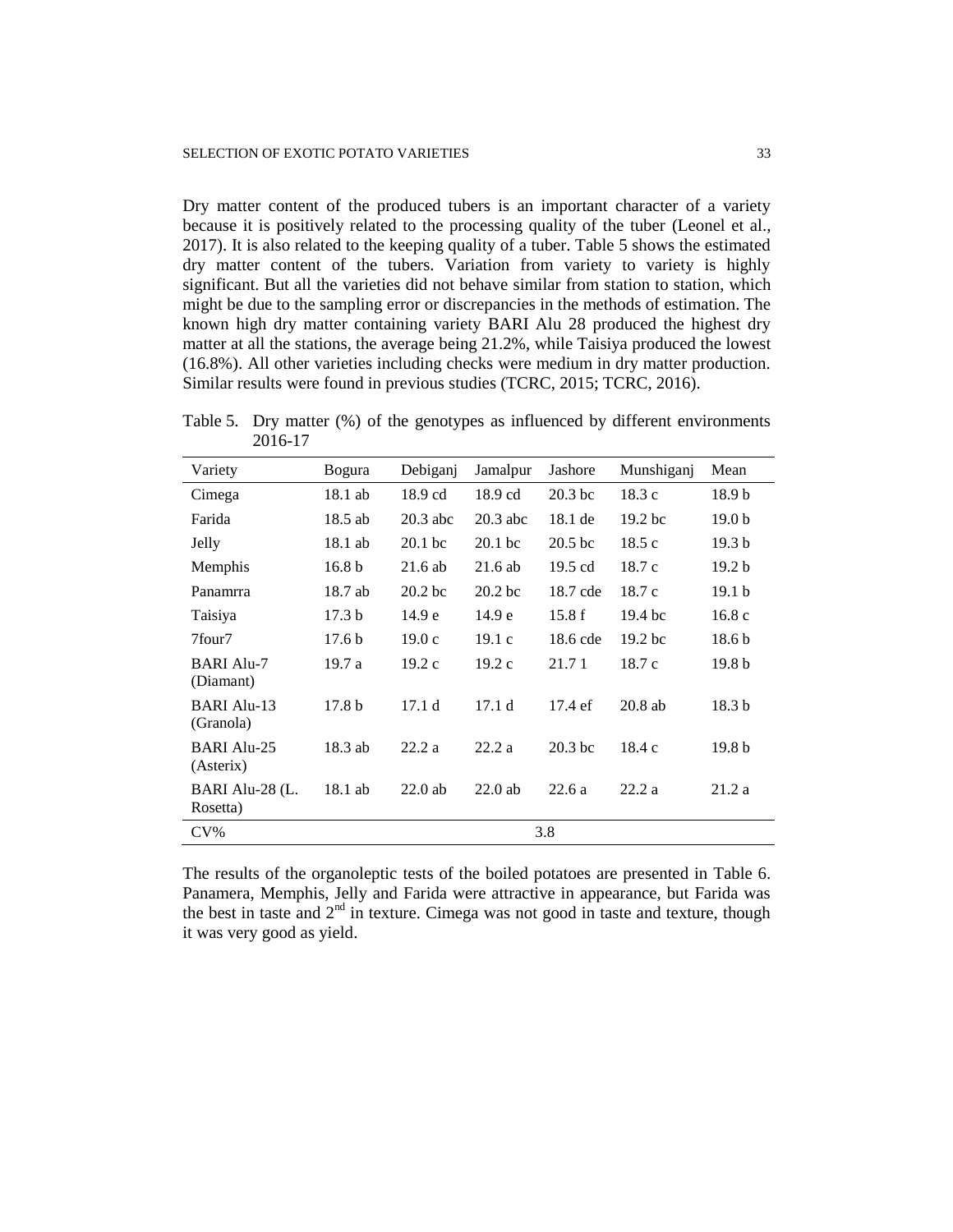| Genotypes                | Appearance<br>$(Scale 1-5)$ | Rank           | Texture<br>$(Scale 1-9)$ | Rank           | Taste (Scale<br>$1-5)$ | Rank           |
|--------------------------|-----------------------------|----------------|--------------------------|----------------|------------------------|----------------|
| Cimega                   | 3.5                         | 8              | 5.5                      | 7              | 2.8                    | 6              |
| Farida                   | 4.2                         | $\overline{4}$ | 8.3                      | 2              | 4.5                    |                |
| Jelly                    | 4.5                         | $\overline{c}$ | 8.5                      |                | 4.3                    | $\overline{c}$ |
| Memphis                  | 4.3                         | 3              | 5.5                      | 7              | 2.3                    | 7              |
| Panamera                 | 4.8                         | 1              | 7.5                      | $\overline{4}$ | 3.0                    | 5              |
| Taisiya                  | 3.8                         | 7              | 6.7                      | 6              | 3.7                    | 4              |
| 7 four 7                 | 3.5                         | 9              | 7.0                      | 5              | 3.0                    | 5              |
| BARI Alu-7 (Diamant)     | 4.2                         | $\overline{4}$ | 8.0                      | 3              | 4.0                    | 3              |
| BARI Alu-25 (Asterix)    | 4.2                         | 5              | 8.0                      | 3              | 4.0                    | 3              |
| BARI Alu-28 (L. Rosetta) | 4.0                         | 6              | 8.0                      | 3              | 4.0                    | 3              |

Table 6. Organoleptic test of the potato genotypes

The most important stage of the multi-environment field trials is to identify high yielding varieties with stable performance across different environments (Karuniawan et al., 2021). From the stability studies (Fig.1 and Fig. 2), it is clear that the variety 7four7 was the most stable among the varieties as its position close to the center of the plot. The variety Cimega is also stable in yield as remains near the center next to 7four7. The variety Taisiya, though is near stable, its yield per area is not as high as those of the preceding two. So, its selection is questionable. The variety Memphis is more responsive to the better environment. This variety seems to be suitable under good management. Among the stations, Debiganj is the most productive, but the performances of the varieties seem to be more reliable at Munshiganj.



Figure 1. Showing the boxplot of yield of different genotypes of potato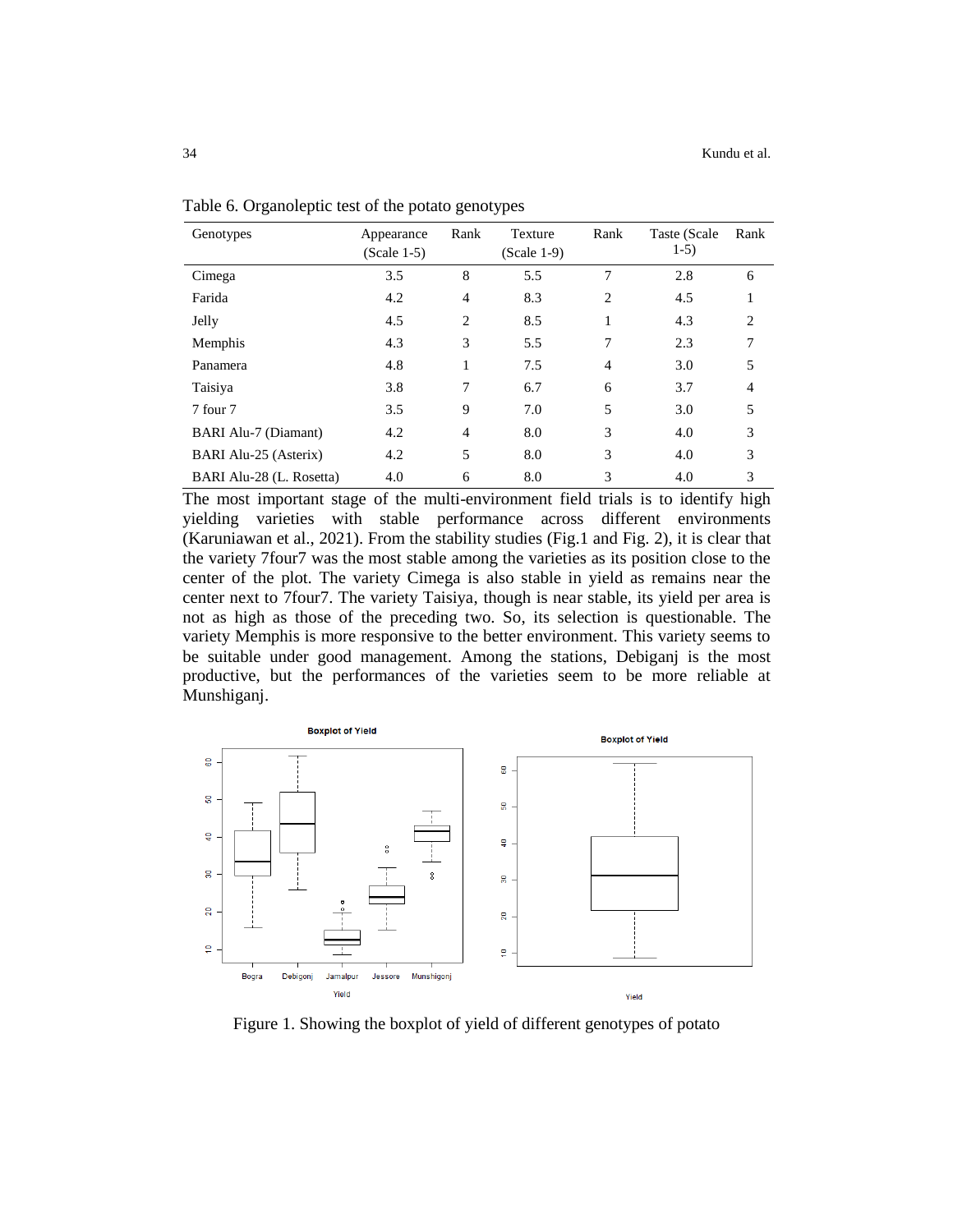

Figure 2. AMMI Biplot (PC1 vs. PC2)

# **CONCLUSION**

From the results of the multi-location trials of this year and also based on the previous years' performances, it can be concluded that the variety 7four7 is the most suitable for early planting. This variety can also be selected as a table potato as it gives very high yield at full maturity. Variety Farida is best suited for table purpose because of its tuber size, shape, color, yield and eating qualities. Varieties Cimega, Panamera and Jelly are also high yielders, but maybe further checked for specific qualities. While Memphis may be tried as a processing variety, as it produces large tubers with good dry matter. Though Panamera is a high yielder, its height should be observed carefully before selecting for a commercial variety.

# **ACKNOWLEDGMENT**

The authors thankfully acknowledged the authority of Bangladesh Agricultural Research Institute, Bangladesh for supporting to conduct the experiment.

#### **Conflict of interest**

The authors declare that there is no conflict of interest in this research.

#### **REFERENCES**

- BBS. (2017). Handbook of Agricultural Statistics 2017. Bangladesh Bureau of Statistics, Ministry of Planning, Govt. of the Peoples' Republic of Bangladesh, Dhaka.
- BBS. (2018). Handbook of Agricultural Statistics 2018. Bangladesh Bureau of Statistics, Ministry of Planning, Govt. of the Peoples' Republic of Bangladesh, Dhaka.